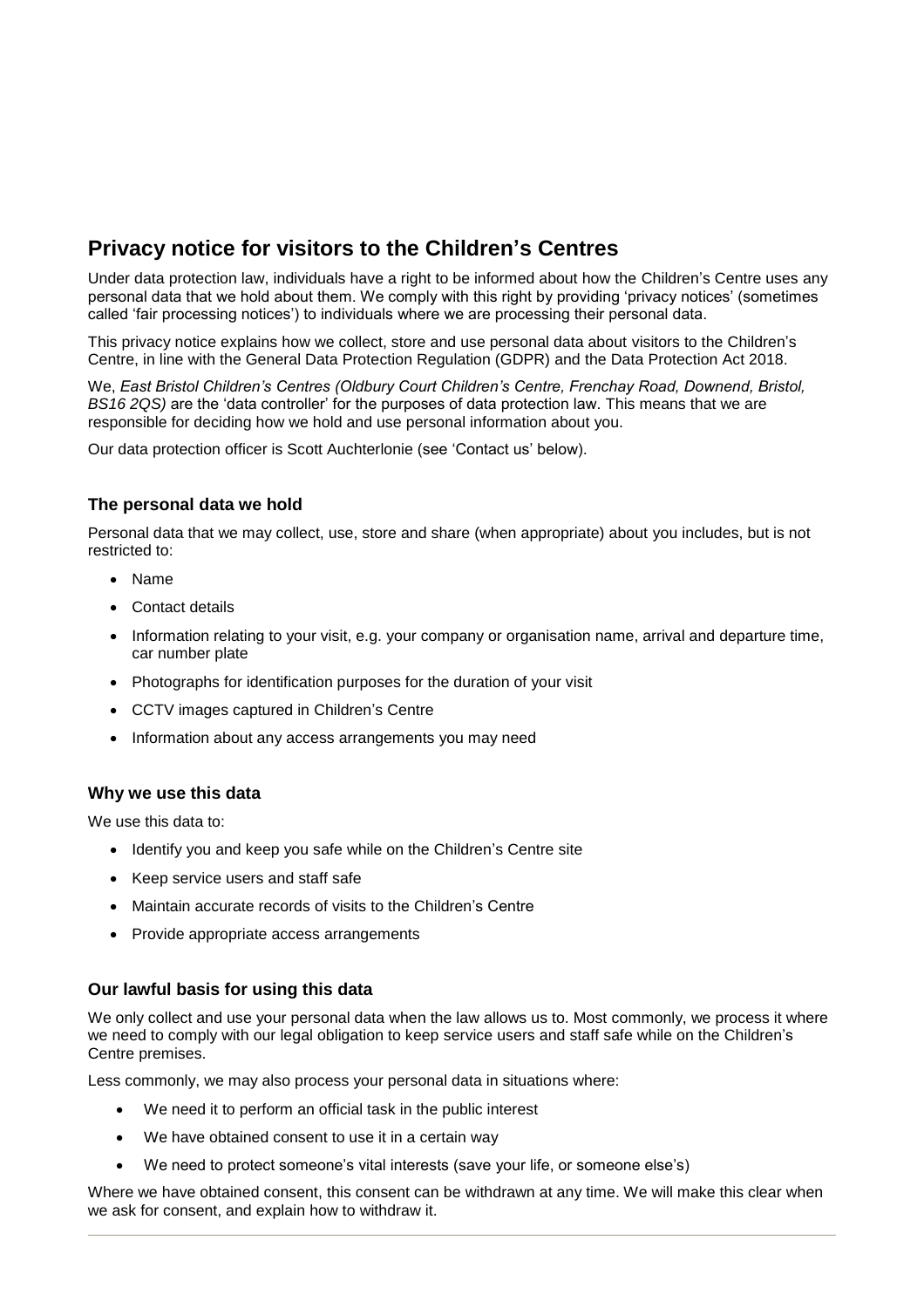Some of the reasons listed above for collecting and using personal information about you overlap, and there may be several grounds which justify our use of your data.

### **Collecting this information**

Some of the information we collect from you is mandatory, and in some cases you can choose whether or not to provide the information to us.

Whenever we seek to collect information from you, we make it clear whether you must provide this information (and if so, what the possible consequences are of not complying), or whether you have a choice.

We will only collect the data that we need in order to fulfil our purposes, which are set out above.

### **How we store this data**

We will keep your personal data while you are visiting our school.

We may also keep it beyond this, if necessary, to comply with our legal obligations.

Our record retention schedule/records management policy sets out how long we keep information about visitors.

[https://www.bristol.gov.uk/documents/20182/33519/Retention+schedule/1cda1000-5009-452f-83e5-](https://www.bristol.gov.uk/documents/20182/33519/Retention+schedule/1cda1000-5009-452f-83e5-22578e8305be) [22578e8305be](https://www.bristol.gov.uk/documents/20182/33519/Retention+schedule/1cda1000-5009-452f-83e5-22578e8305be)

We have put in place appropriate security measures to prevent your personal information from being accidentally lost, used or accessed in an unauthorised way, altered or disclosed.

We will dispose of your personal data securely when we no longer need it.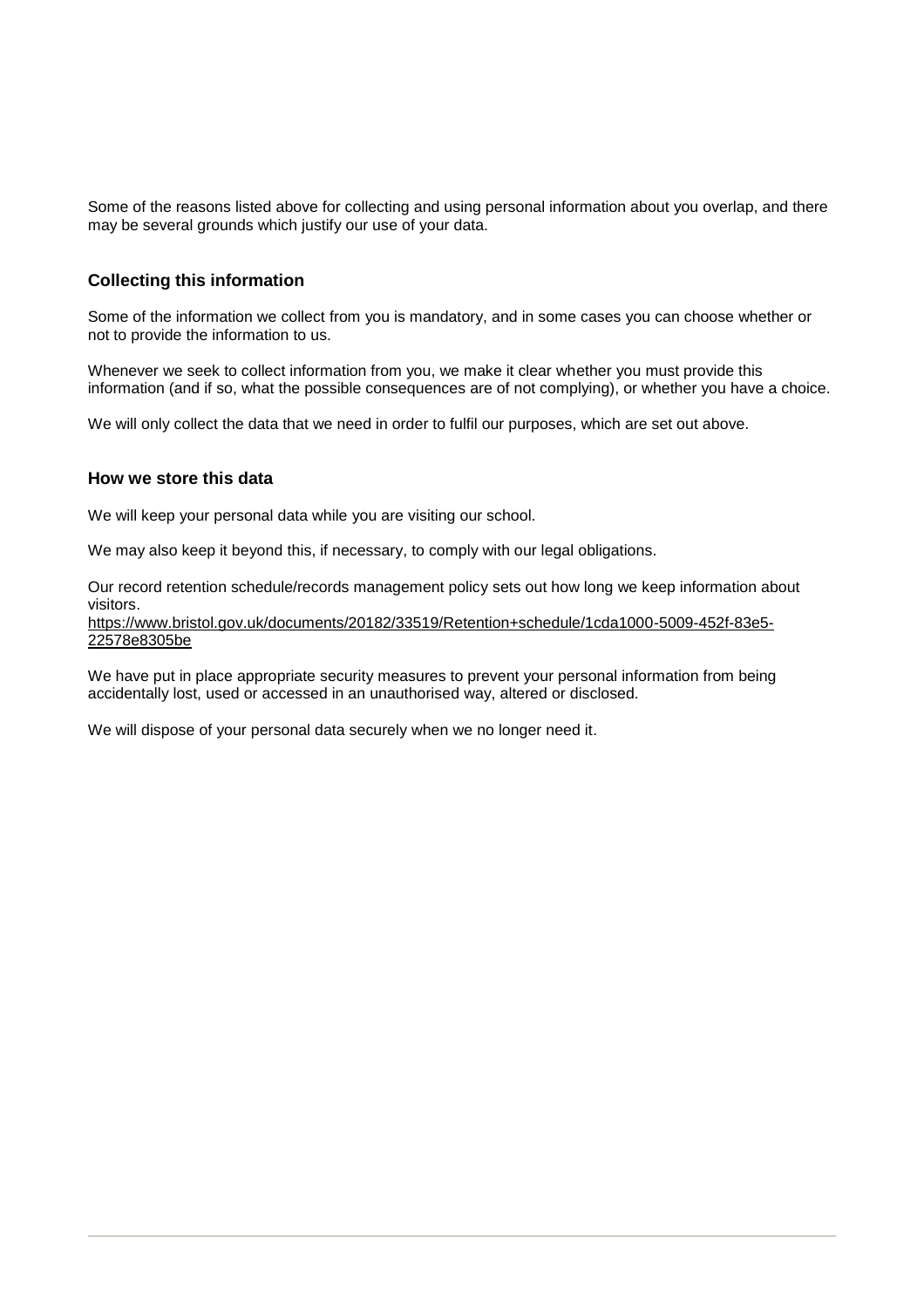## **Data sharing**

We do not share information about visitors with any third party without consent unless the law and our policies allow us to do so.

Where it is legally required, or necessary (and it complies with data protection law) we may share personal information about visitors with:

- *Our local authority – to meet our legal obligations to share certain information with it, such as where the visitor information is relevant to a safeguarding concern*
- *The Department for Education*
- *Our regulator [specify as appropriate, e.g. Ofsted, Independent Schools Inspectorate]*
- *Suppliers and service providers – to enable them to provide the service we have contracted them for*
- *Central and local government*
- *Our auditors*
- *Survey and research organisations*
- *Health authorities*
- *Security organisations*
- *Health and social welfare organisations*
- *Professional advisers and consultants*
- *Charities and voluntary organisations*
- *Police forces, courts, tribunals*
- *Professional bodies*
- *The organisation/company you are representing*

### **Your rights**

#### **How to access the personal information we hold about you**

Individuals have a right to make a 'subject access request' to gain access to personal information that the school holds about them.

If you make a subject access request, and if we do hold information about you, we will:

- Give you a description of it
- Tell you why we are holding and processing it, and how long we will keep it for
- Explain where we got it from, if not from you
- Tell you who it has been, or will be, shared with
- Let you know whether any automated decision-making is being applied to the data, and any consequences of this
- Give you a copy of the information in an intelligible form

You may also have a right for your personal information to be transmitted electronically to another organisation in certain circumstances.

If you would like to make a request, please contact our data protection officer.